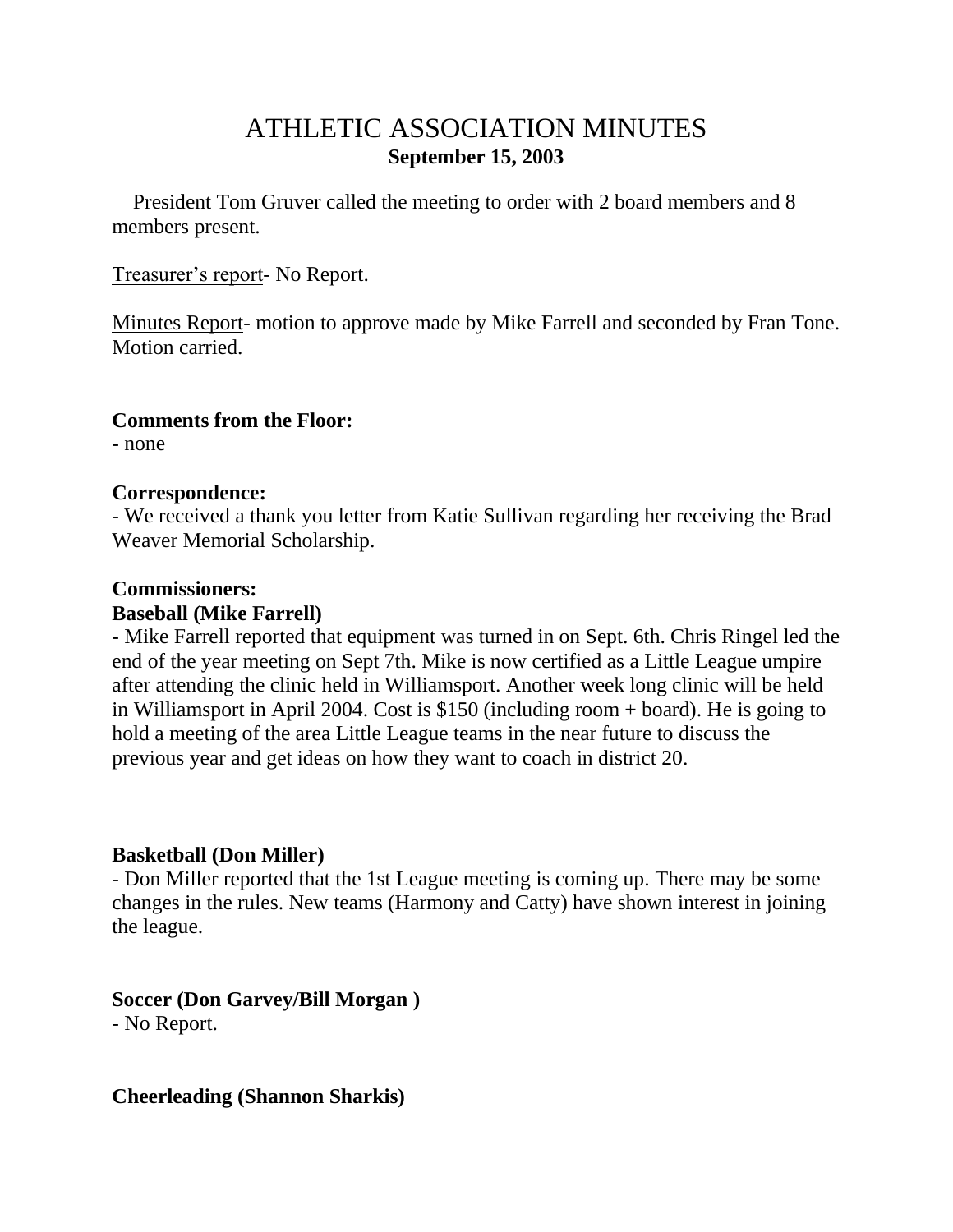- Shannon Sarkis reported that she'd have enough parent chaperones for the dance this upcoming weekend.

#### **Wrestling (Mark Hammerstone)**

- No Report.

## **Softball (Bob Shaming)**

- No Report.

#### **Football (Fran Tone)**

- Fran Tone reported that the season is under way. Everything is going fine. He has fundraiser information if anyone is interested.

#### **Lacrosse(Tom Ellison)**

- No Report.

# **Committees:**

### **Snack Bars**

- It is going well. Volunteers are plenty. The deep fryer broke down. It was replaced for free by a volunteer. We had to purchase a new refrigerator.

## **Background checks**

- No Report.

## **Scholarship**

- Received a Thank you from Katie Sullivan.

## **Website**

- It is going fine.

#### **Awards Committee:**

- Tom Gruver reported that he would work on this committee. Mark Hammerstone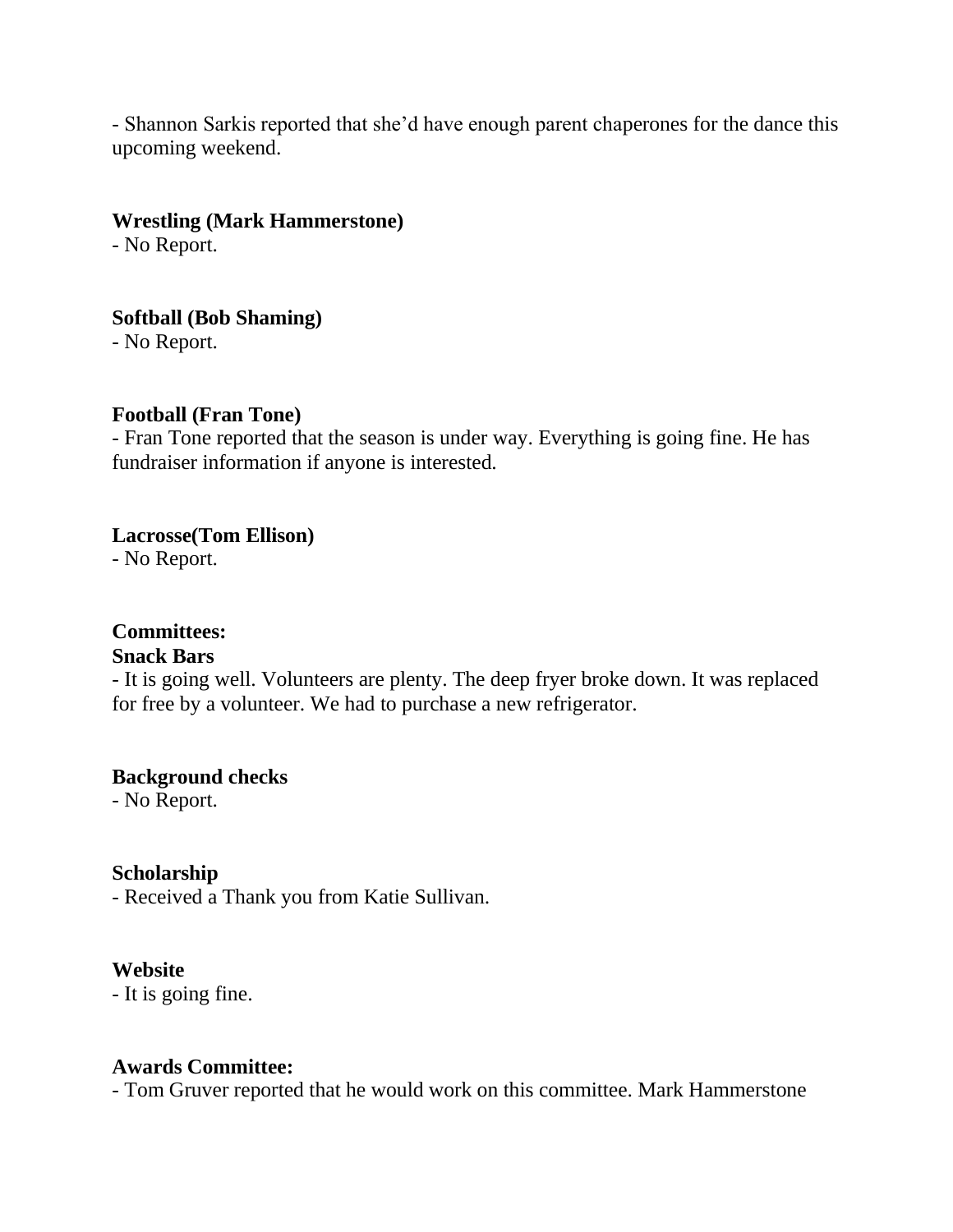and Colleen Ziegenhorn will assist him. He needs nominations from commissioners for Coach of the year, Volunteer of the year and Lifetime Achievement. These awards will be given out at the Christmas dinner. The dinner will take place at Fratello's in Forks Township. Date has not been set.

#### **Registrations**

- Phyllis Naiden reported that basketball and wrestling sign ups will take place on October 18th and October 25th from 9am to 12pm at the community center. She has a "no refunds, no credits" stamp. Mike Farrell has contacted the Express and posted the dates on the web site. He is making up flyers to distribute to EASD schools. Cost is \$140.

#### **Recreation Board**

- Butch Scerbo reported that they need budgets from each sport. If your sport goes over their budget, you need to go to the rec. board and request more. Butch will set up a meeting if it is needed. The new rec. board meetings are now on the 3rd Sunday of the month at 7:00 p.m. in the community center.

#### **Dance**

- The 1st dance will take place this weekend. The new times (6:30-9:30) will be in effect.

#### **Old Business :**

- Purchase order books have arrived. John Holmes and Tom Gruver each have one. Contact one of them when your sport needs to make an order. Tom Gruver will try to attend the next supervisors meeting to request the purchase of a defibrilator to be placed at the Community Center. Phyllis Naiden is spreading the word about FTYSO meetings. In January, there will be a New Member's welcoming drive.

#### **New Business :**

- Nominations for officers and commissioners of baseball, cheering, football, lacrosse, and softball will be taken at the October meeting.